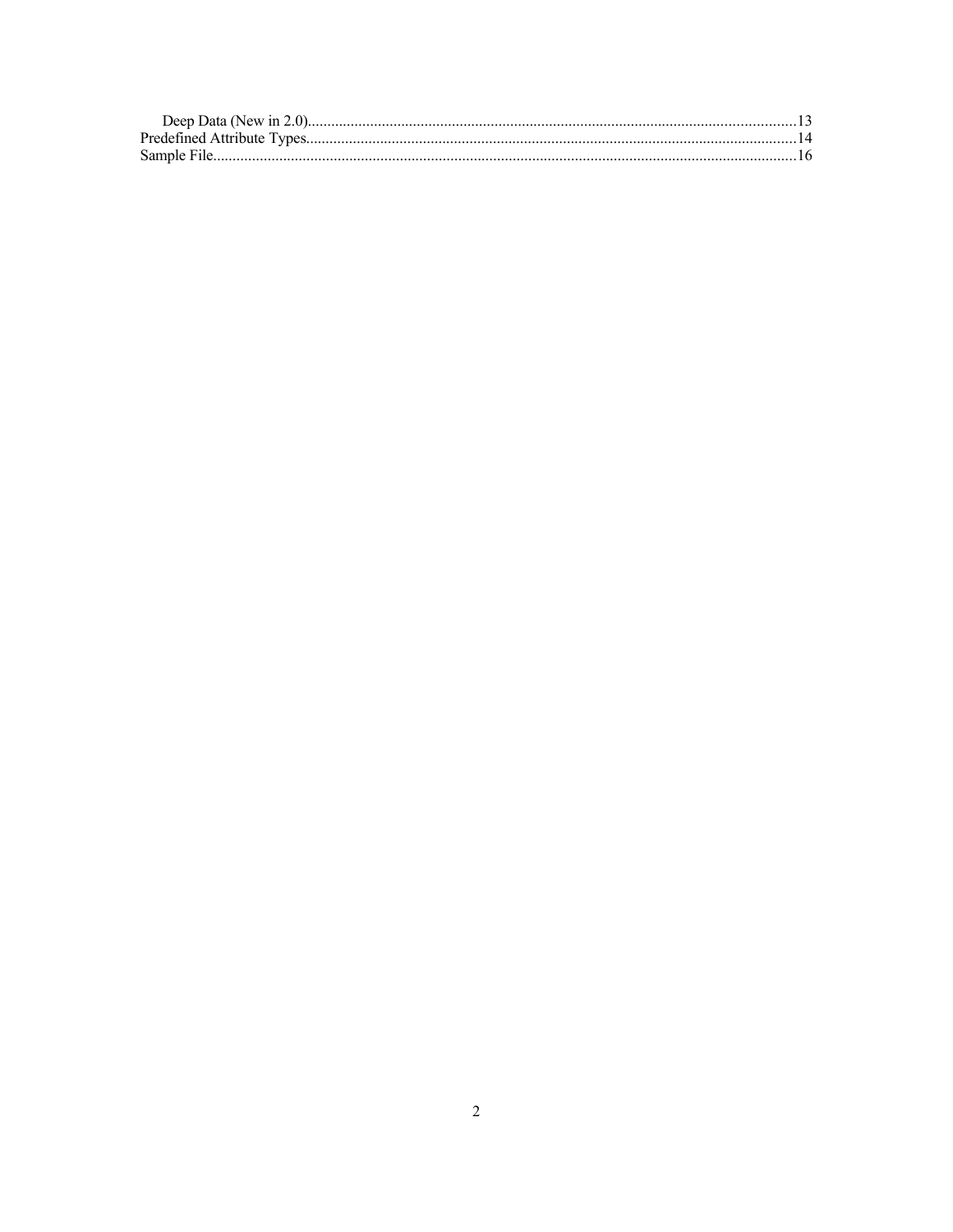### **OpenEXR Backwards Compatibility (1.7 and 2.0)**

OpenEXR 1.7 and earlier format files are fully supported by OpenEXR 2.0. You can still use the 1.7 file format with the 2.0 library. If you use the 2.0 format for single-part scan line image and tile image data, your data will be stored in the same way as the 1.7 files. You can recompile your 1.7 files to take advantage of the new format EXRs (multiple-part files, and/or deep scan line and deep tile data).

### **New Features for OpenEXR 2.0: Multi-Part and Deep Data**

The multi-part format is an extension of the OpenEXR 1.7 single-part file format. In addition to supporting the OpenEXR 1.7 data storage (a single scan line or tiled image), OpenEXR 2.0 files can be used to store multiple views and/or deep data (deep scan line or deep tiles).

While you can continue to use the 1.7 format for files, these changes to the file layout are required to support the new multi-part and deep data features:

| Feature              | <b>Description</b>                                                                                                                                                                                                                                                                                                                                                                  | <b>See</b>                                                   |
|----------------------|-------------------------------------------------------------------------------------------------------------------------------------------------------------------------------------------------------------------------------------------------------------------------------------------------------------------------------------------------------------------------------------|--------------------------------------------------------------|
| Version field        | Bits 11 and 12 indicate whether the file contains deep data (bit <i>Deep Data</i> on page 6<br>11), or more than one part (bit 12).                                                                                                                                                                                                                                                 |                                                              |
| Header               | To store more than one part in the file, you need to have a <i>Structure</i> on page 7<br>header for each part.                                                                                                                                                                                                                                                                     |                                                              |
| Header<br>attributes | There are a number of attributes which have been defined to <i>Multi-Part and Deep</i><br>store data which is relevant to deep data and multi-part files. Data Header Attributes<br>These include: name (one for each part), data type (you can on page 9<br>have different types of data in different views), and the<br>maximum number of samples to take in a deep data channel. |                                                              |
| and chunks           | Offset tables To store more than one part in the file, you need to have an <i>Component Four: Offset</i><br>offset table for each part, and chunks for each part.<br>The chunks must begin with a part number.                                                                                                                                                                      | <i>Tables</i> on page 10, and<br>Chunk Layout on page<br>11. |
| Deep Data            | Deep data has a unique storage format.                                                                                                                                                                                                                                                                                                                                              | Deep Data on page 13                                         |

## **Basic Data Types**

An OpenEXR file is a sequence of 8-bit bytes. Groups of bytes represent basic objects such as integral numbers, floating-point numbers and text. Those objects are grouped together to form compound objects such as attributes or scan lines.

#### **Integers**

Binary integral numbers with 8, 16, 32 or 64 bits are stored as 1, 2, 4 or 8 bytes. Integral numbers can be signed or unsigned. Signed numbers are represented using two's complement. Integral numbers are littleendian (that is, the least significant byte is closest to the start of the file).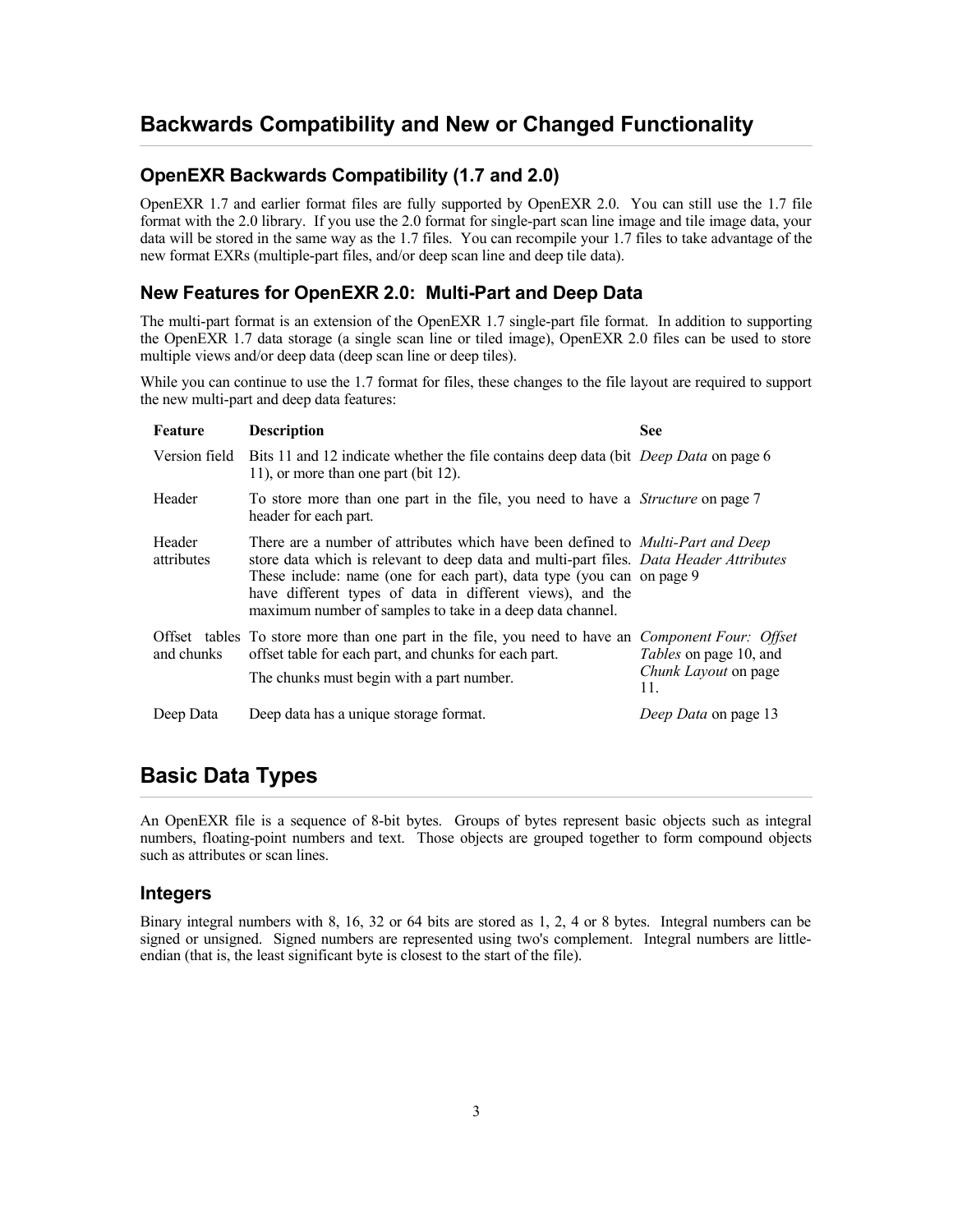OpenEXR uses the following six integer data types:

| name           | signed | size in bytes |
|----------------|--------|---------------|
| unsigned char  | no     |               |
| short          | yes    | 2             |
| unsigned short | no     | 2             |
| int            | yes    |               |
| unsigned int   | no     |               |
| unsigned long  | no     |               |

#### **Floating-Point Numbers**

Binary floating-point numbers with 16, 32 or 64 bits are stored as 2, 4 or 8 bytes. The representation of 32-bit and 64-bit floating-point numbers conforms to the IEEE 754 standard. The representation of 16-bit floatingpoint numbers is analogous to IEEE 754, but with 5 exponent bits and 10 bits for the fraction. The exponent bias is 15. Floating-point numbers are little-endian (that is: the least significant bits of the fraction are in the byte closest to the beginning of the file, while the sign bit and the most significant bits of the exponent are in the byte closest to the end of the file).

The following table lists the names and sizes of OpenEXR's floating-point data types:

| name   | size in bytes               |
|--------|-----------------------------|
| half   | $\mathcal{D}_{\mathcal{A}}$ |
| float  | 4                           |
| double | 8                           |

### **Text**

Text strings are represented as sequences of 1-byte characters of type char. Depending on the context, either the end of a string is indicated by a null character  $(0x00)$ , or the length of the string is indicated by an int that precedes the string.

#### **Packing**

Data in an OpenEXR file are densely packed; the file contains no "padding". For example, consider the following C struct:

```
struct SI
{
     short s;
     int i;
};
```
On most computers, the in-memory representation of an SI object occupies 8 bytes: 2 bytes for s, 2 padding bytes to ensure four-byte alignment of i, and 4 bytes for i. In an OpenEXR file the same object would consume only 6 bytes: 2 bytes for s and 4 bytes for i. The 2 padding bytes are not stored in the file.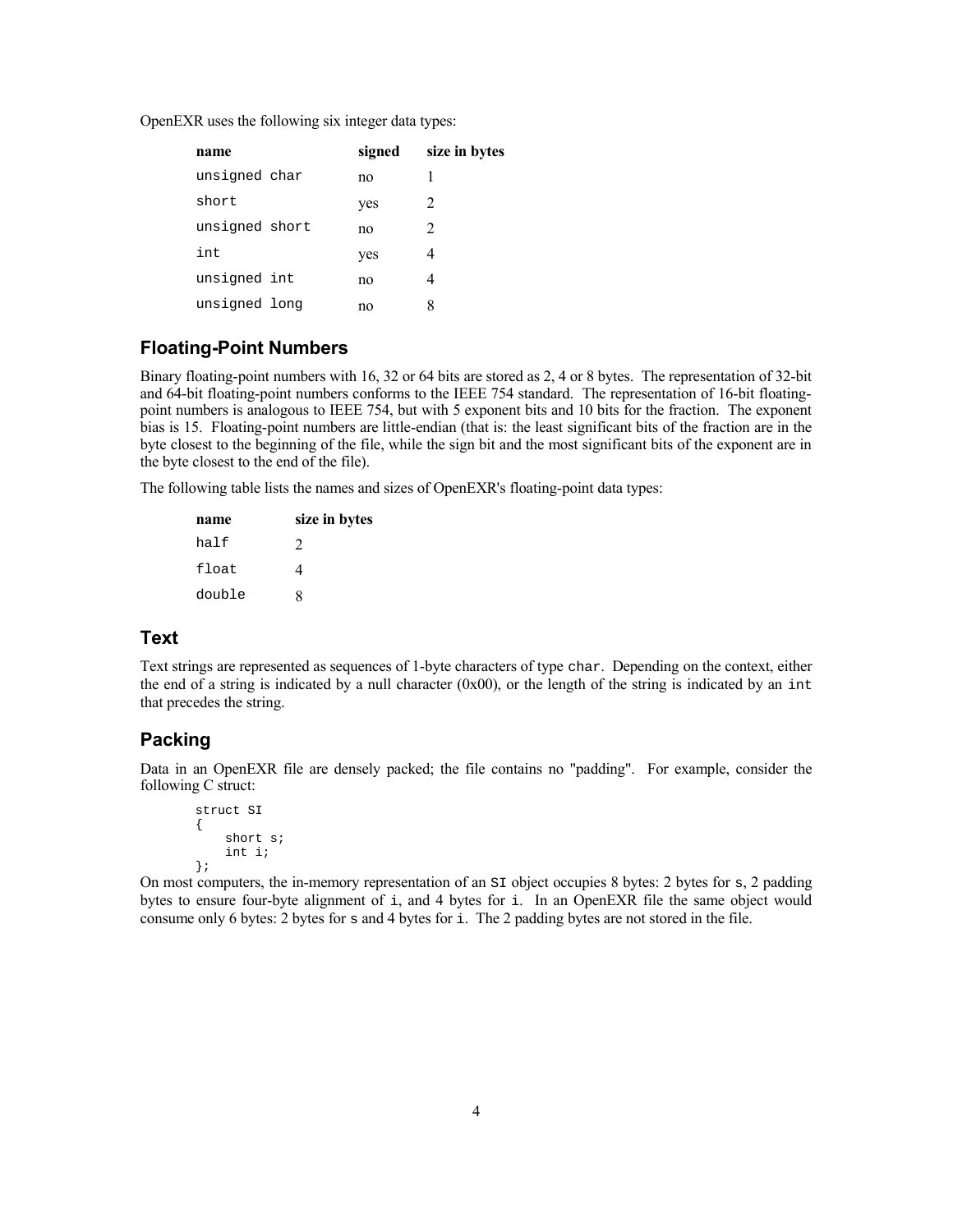## **File Layout**

### **High-Level Layout**

Depending on whether the pixels in an OpenEXR file are stored as scan lines or as tiles, the file consists of the following components:

| component | single-part file with |                   | multi-part file:                                                      |
|-----------|-----------------------|-------------------|-----------------------------------------------------------------------|
|           | scan lines:           | tiles:            |                                                                       |
| one       | magic number          | magic number      | magic number                                                          |
| two       | version field         | version field     | version field                                                         |
| three     | header                | header            | part 0 header<br>[part 1 header]<br>.<br>[ <empty header="">]</empty> |
| four      | line offset table     | tile offset table | part 0 chunk offset table<br>[part 1 chunk offset table]<br>$\cdot$   |
| five      | scan line blocks      | tiles             | chunks                                                                |

It is the version field part which indicates whether the file is single or multi-part and whether the file contains deep data. "Chunk" is a general term to describe blocks of pixel data. A chunk can be a scan line block, a tile or deep data (scan line or tile).

Deep data has no unique component structure of its own, but uses the structure that the file would have if it did not have deep data in it.

#### **Comparison between Single-Part and Multi-Part File Layouts**

Multi-part files have the same high level structure as single-part OpenEXR files, except the header, offset table and chunk components can have any number (two or more) parts. There must be the same number of headers as offset tables, and they must be in the same order. In addition, the header component of a multipart file must end with a null byte (0x00). In multi-part files, each chunk contains a field that indicates which part's data it contains.

## **Components One and Two: Magic Number and Version Field**

#### **Magic Number**

The magic number, of type int, is always 20000630 (decimal). It allows file readers to distinguish OpenEXR files from other files, since the first four bytes of an OpenEXR file are always  $0x76$ ,  $0x2f$ ,  $0x31$ and 0x01.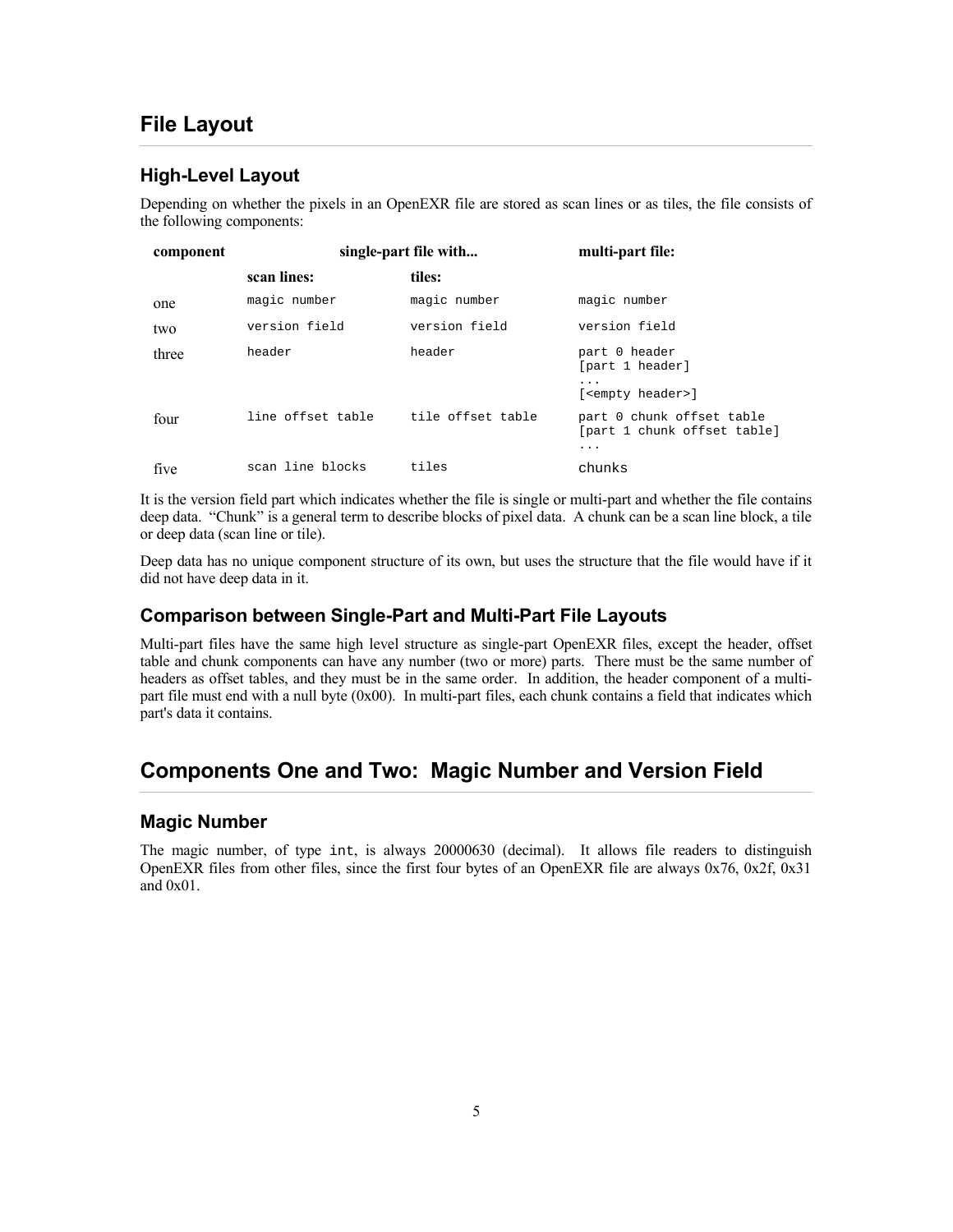### <span id="page-5-0"></span>**Version Field**

The version field, of type int, is the four-byte group following the magic number, and it is treated as two separate bit fields.

#### **Byte/bit position Description and notes**

first byte (bits 0 through 7) The 8 least significant bits, they contain the file format version number. The current OpenEXR version number is version 2.

second, third and fourth The 24 most significant bits, these are treated as a set of boolean flags.

| anu iomui<br>bytes<br>(bits 8 through<br>31) | Bit 9 (the single<br>tile bit)<br>bit mask: 0x200 | Indicates that<br>this is a single-<br>part file which<br>is in tiled<br>format.       | If bit $9$ is 1:<br>this is a regular single-part image and the<br>$\bullet$<br>pixels are stored as tiles, and<br>bits 11 and 12 must be 0.<br>If bit 9 is 0, and bits 11 and 12 are also 0: the data is<br>stored as regular single-part scan line file.<br>This bit is for backwards compatibility with older<br>libraries: it is only set when there is one "normal"<br>tiled image in the file. |
|----------------------------------------------|---------------------------------------------------|----------------------------------------------------------------------------------------|------------------------------------------------------------------------------------------------------------------------------------------------------------------------------------------------------------------------------------------------------------------------------------------------------------------------------------------------------------------------------------------------------|
|                                              | Bit 10 (the long<br>name bit)<br>bit mask: 0x400  | Indicates<br>whether the<br>file contains<br>"long names".                             | If bit 10 is 1, the maximum length is 255 bytes.<br>If bit 10 is 0, the maximum length of attribute<br>names, attribute type names and channel names is<br>31 bytes.                                                                                                                                                                                                                                 |
|                                              | Bit 11 (the non-<br>image bit)<br>bit mask: 0x800 | Indicates<br>whether the<br>file contains<br>any "non-<br>image parts"<br>(deep data). | If bit 11 is 1, there is at least one part which is not a<br>regular scan line image or regular tiled image (that<br>is, it is a deep format).<br>If bit 11 is 0, all parts are entirely single or multiple<br>scan line or tiled images.<br>New in $2.0$ .                                                                                                                                          |
|                                              | Bit 12 (the<br>multipart bit)<br>bit mask: 0x1000 | Indicates the<br>file is a multi-<br>part file.                                        | If bit 12 is 1:<br>the file does not contain exactly 1 part and the<br>$\bullet$<br>'end of header' byte must be included at the<br>end of each header part, and<br>the part number fields must be added to the<br>$\bullet$<br>chunks.<br>If bit 12 is 0, this is not a multi-part file and the 'end<br>of header' byte and part number fields in chunks<br>must be omitted.<br>New in $2.0$ .      |

The remaining 19 flags in the version field are currently unused and should be set to 0.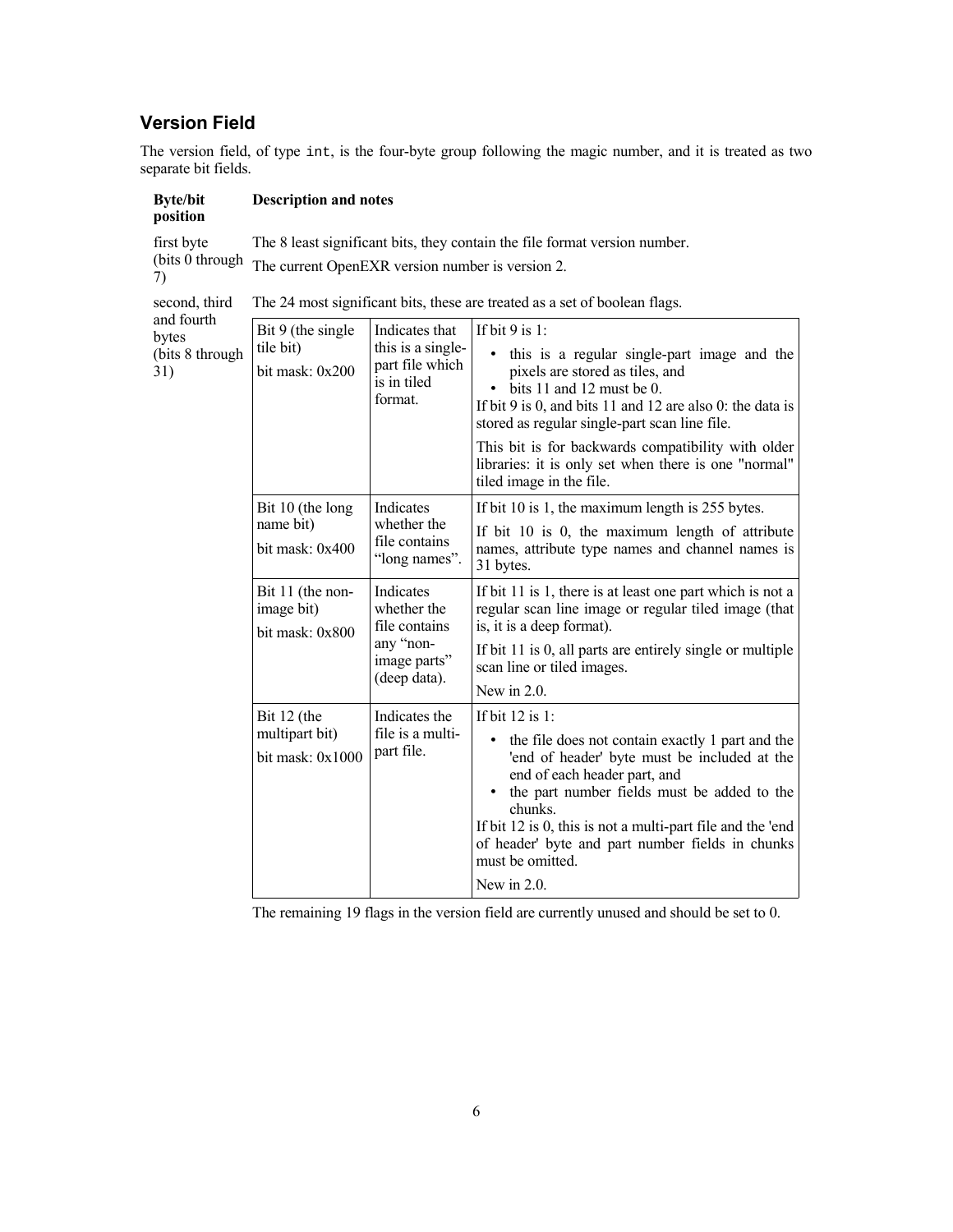#### *Version field, valid values*

All valid combinations of the version field bits are as follows:

| <b>Description</b>                                                                                                                     | Compatible with             | hit 9    | <b>bit 10</b> | <b>bit 11</b> |
|----------------------------------------------------------------------------------------------------------------------------------------|-----------------------------|----------|---------------|---------------|
| Single-part scan line.<br>One normal scan line image.                                                                                  | All versions of<br>OpenEXR. | $\theta$ | $\theta$      | 0             |
| Single-part tile.<br>One normal tiled image.                                                                                           | All versions of<br>OpenEXR. | 1        | $\Omega$      | $\theta$      |
| Multi-part (new in $2.0$ ).<br>Multiple normal images (scan line<br>and/or tiled).                                                     | OpenEXR 2.0.                | $\theta$ | $\Omega$      |               |
| Single-part deep data (new in $2.0$ ).<br>One deep tile or deep scan line part.                                                        | OpenEXR 2.0.                | $\theta$ | 1             | $\theta$      |
| Multi-part deep data (new in 2.0).<br>Multiple parts (any combination of:<br>tiles, scan lines, deep tiles and/or<br>deep scan lines). | OpenEXR $2.0$ .             | $\theta$ | 1             |               |

**Note:** The version field bits define what capabilities must be available in the software so it can handle the file, rather than the exact format of the file. While the 9 and 11 bit settings must agree with the type attributes of all parts, in OpenEXR 2.0 the data format of each type is definitively set by the type attribute in that part's header alone.

## **Component Three: Header**

#### <span id="page-6-0"></span>**Structure**

#### *Single-part file*

The header component of the single-part file holds a single header (for single-part files).

Each header is a sequence of attributes ended by a null byte.

The file has the same structure as a 1.7 file. That is, the multi-part bit (bit 12) must be 0, and the single null byte that signals the end of the headers must be omitted. This structure also applies to single-part deep data files.

#### *Multi-part file (new in 2.0)*

The header component of a multi-part file holds a set of headers, with a separate header for each part (in multi-part files) and a null byte signalling the end of the header component:

```
part 0 header
[part 1 header]
...
[<empty header>]
```
Each header is a sequence of attributes ended by a null byte.

The multipart bit (bit 12) must be set to 1, and the list of headers must be followed by a single null byte (0x00) (that is, an empty header).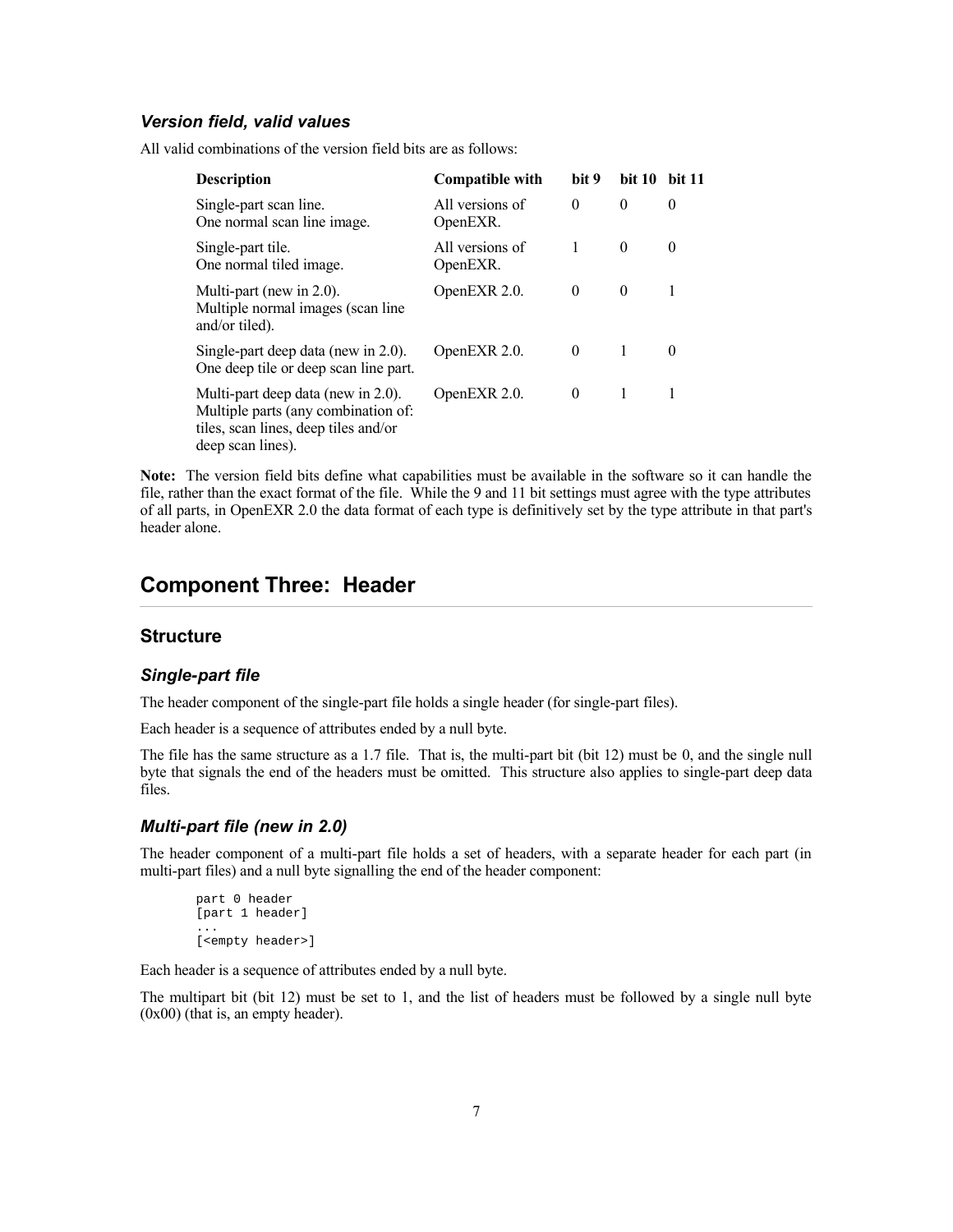### <span id="page-7-0"></span>**Attribute Layout**

The layout of an attribute is as follows:

attribute name

attribute type

attribute size

attribute value

The **attribute name** and the **attribute type** are null-terminated text strings. Excluding the null byte, the name and type must each be as least 1 byte and at most :

- 31 bytes long (if bit 10 is set to 0), or
- 255 bytes long (if bit 10 is set to 1).

Both single-part and multi-part files use the same attribute types.

The **attribute size**, of type int, indicates the size (in bytes) of the attribute value.

The layout of the **attribute value** depends on the attribute type. The IlmImf library predefines several different attribute types (see page [14\)](#page-13-0). Application programs can define and store additional attribute types.

#### **Header Attributes (All Files)**

The header of every OpenEXR file must contain at least the following attributes:

| attribute name     | attribute type |
|--------------------|----------------|
| channels           | chlist         |
| compression        | compression    |
| dataWindow         | box2i          |
| displayWindow      | hox2i          |
| lineOrder          | lineOrder      |
| pixelAspectRatio   | float          |
| screenWindowCenter | v2f            |
| screenWindowWidth  | float          |

For descriptions of what these attributes are for, see the *Technical Introduction to OpenEXR*.

#### **Tile Header Attribute**

This attributes is required in the header for all files which contain one or more tiles:

| attribute name | attribute type | <b>Notes</b>                                                                                                                                                                                                                                                                         |
|----------------|----------------|--------------------------------------------------------------------------------------------------------------------------------------------------------------------------------------------------------------------------------------------------------------------------------------|
| tiles          | tiledesc       | Determines the size of the tiles and the number<br>of resolution levels in the file.                                                                                                                                                                                                 |
|                |                | The IlmImf library ignores tile<br>Note:<br>description attributes in scan line based files.<br>The decision whether the file contains scan lines<br>or tiles is based on the value of bit 9 in the file's<br>version field, not on the presence of a tile<br>description attribute. |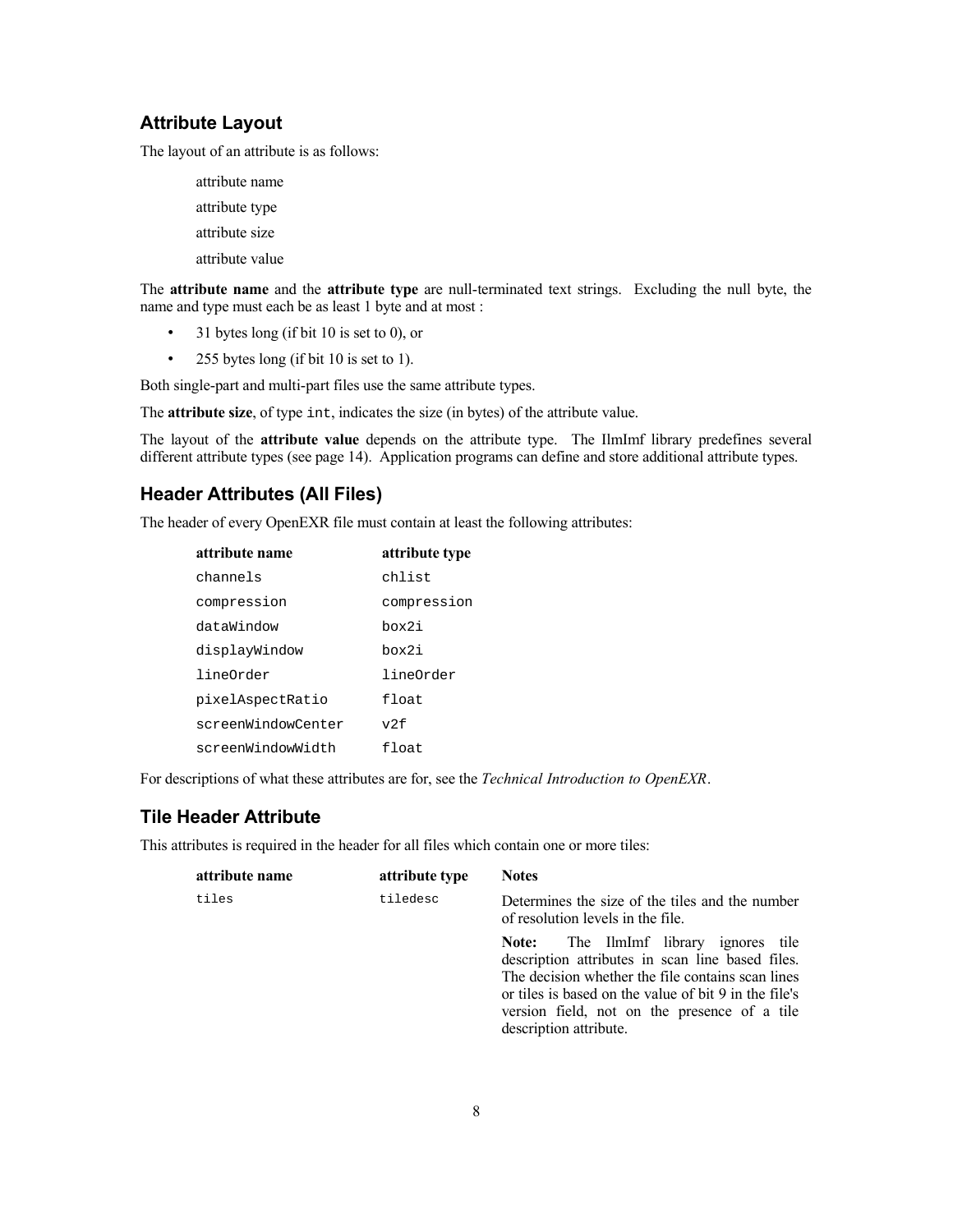### **Multi-View Header Attribute**

This attribute can be used in the header for multi-part files:

| attribute name | attribute type | <b>Notes</b> |
|----------------|----------------|--------------|
| view           | text           |              |

### <span id="page-8-0"></span>**Multi-Part and Deep Data Header Attributes (New in 2.0)**

These attributes are required in the header for all multi-part and/or deep data OpenEXR files.

| attribute name | attribute type | <b>Notes</b>                                                                                                                   |
|----------------|----------------|--------------------------------------------------------------------------------------------------------------------------------|
| name           | string         | Required if either the multipart bit $(12)$ or the<br>non-image bit $(11)$ is set.                                             |
| type           | string         | Required if either the multipart bit $(12)$ or the<br>non-image bit $(11)$ is set.                                             |
|                |                | Set to one of:                                                                                                                 |
|                |                | • scanlineimage<br>tiledimage<br>• deepscanline, or<br>• deeptile.                                                             |
|                |                | Note: This value must agree with the version<br>field's tile bit (9) and non-image (deep data) bit<br>$(11)$ settings.         |
| version        | int            | This document describes version 1 data for all<br>part types.                                                                  |
|                |                | version is required for deep data (deepscanline<br>and deeptile) parts. If not specified for other<br>parts, assume version=1. |
| chunkCount     | int            | Required if either the multipart bit $(12)$ or the<br>non-image bit $(11)$ is set.                                             |
| tiles          | tileDesc       | Required for parts of type tiledimage and<br>deeptile.                                                                         |

For more information about the standard OpenEXR attributes and optional attributes such as preview images, see the *OpenEXR File Layout* document.

### **Deep Data Header Attributes (New in 2.0)**

These attributes are required in the header for all files which contain deep data (deepscanline or deeptile):

| attribute name | attribute type | <b>Notes</b>                                           |
|----------------|----------------|--------------------------------------------------------|
| tiles          | tileDesc       | Required for parts of type tiledimage and<br>deeptile. |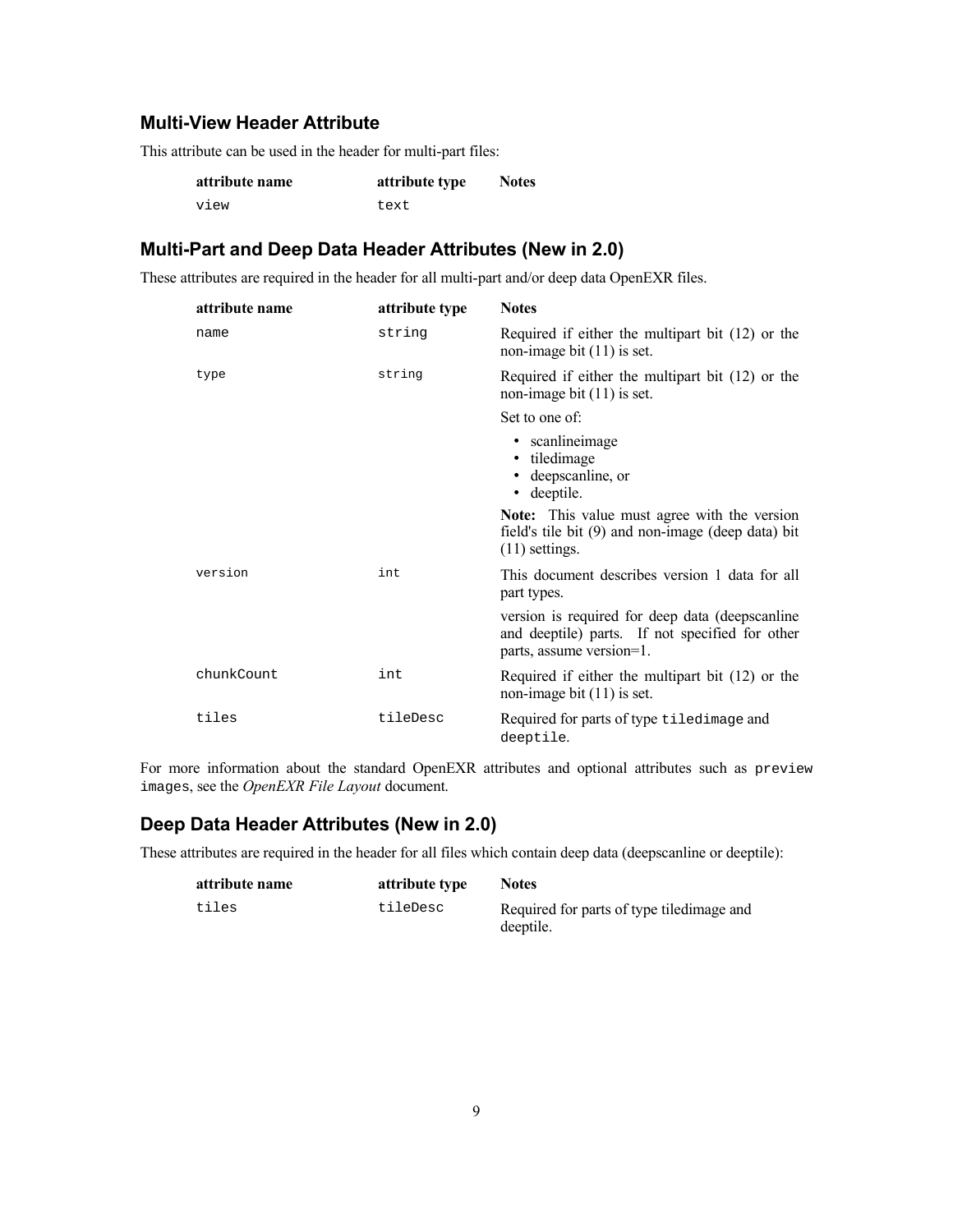| attribute name     | attribute type | <b>Notes</b>                                                                                                                                                                                                                                                                                                                                                                                                                                               |
|--------------------|----------------|------------------------------------------------------------------------------------------------------------------------------------------------------------------------------------------------------------------------------------------------------------------------------------------------------------------------------------------------------------------------------------------------------------------------------------------------------------|
| maxSamplesPerPixel | int            | Required for deep data (deepscanline and<br>deeptile) parts.                                                                                                                                                                                                                                                                                                                                                                                               |
|                    |                | <b>Note:</b> Since the value of <b>maxSamplesPerPixel</b><br>maybe be unknown at the time of opening the<br>file, the value " $-1$ " is written to the file to<br>indicate an unknown value. When the file is<br>closed, this will be overwritten with the correct<br>value. If file writing does not complete<br>correctly due to an error, the value $-1$ will<br>remain. In this case, the value must be derived<br>by decoding each chunk in the part. |
| version            | int            | Should be set to 1. It will be changed if the<br>format is updated.                                                                                                                                                                                                                                                                                                                                                                                        |
| type               | string         | Must be set to deeps can line or deeptile.                                                                                                                                                                                                                                                                                                                                                                                                                 |

For information about channel layout and a list of reserved channel names, see the *Technical Introduction to OpenEXR* document, C*hannel Names* section.

## <span id="page-9-0"></span>**Component Four: Offset Tables**

### **Offset Tables**

An offset table allows random access to pixel data chunks. An offset table is a sequence of offsets, with one offset per chunk. Each offset (of type unsigned long) indicates the distance, in bytes, between the start of the file and the start of the chunk.

Chunks can be of any of the four data types.

#### **Offset Table Size**

The number of entries in an offset table is defined in one of two ways:

- 1. If the multipart (12) bit is unset and the chunkCount is not present, the number of entries in the chunk table is computed using the dataWindow and tileDesc attributes and the compression format.
- 2. If the multipart (12) bit is set, the header must contain a chunkCount attribute (which indicates the size of the table and the number of chunks).

#### **Scan Lines**

For scan line blocks, the line offset table is a sequence of scan line offsets, with one offset per scan line block. In the table, scan line offsets are ordered according to increasing scan line y coordinates.

#### **Tiles**

For tiles, the offset table is a sequence of tile offsets, one offset per tile. In the table, scan line offsets are sorted the same way as tiles in INCREASING\_Y order.

#### **Multi-part (New in 2.0)**

For multi-part files, each part defined in the header component has a corresponding chunk offset table.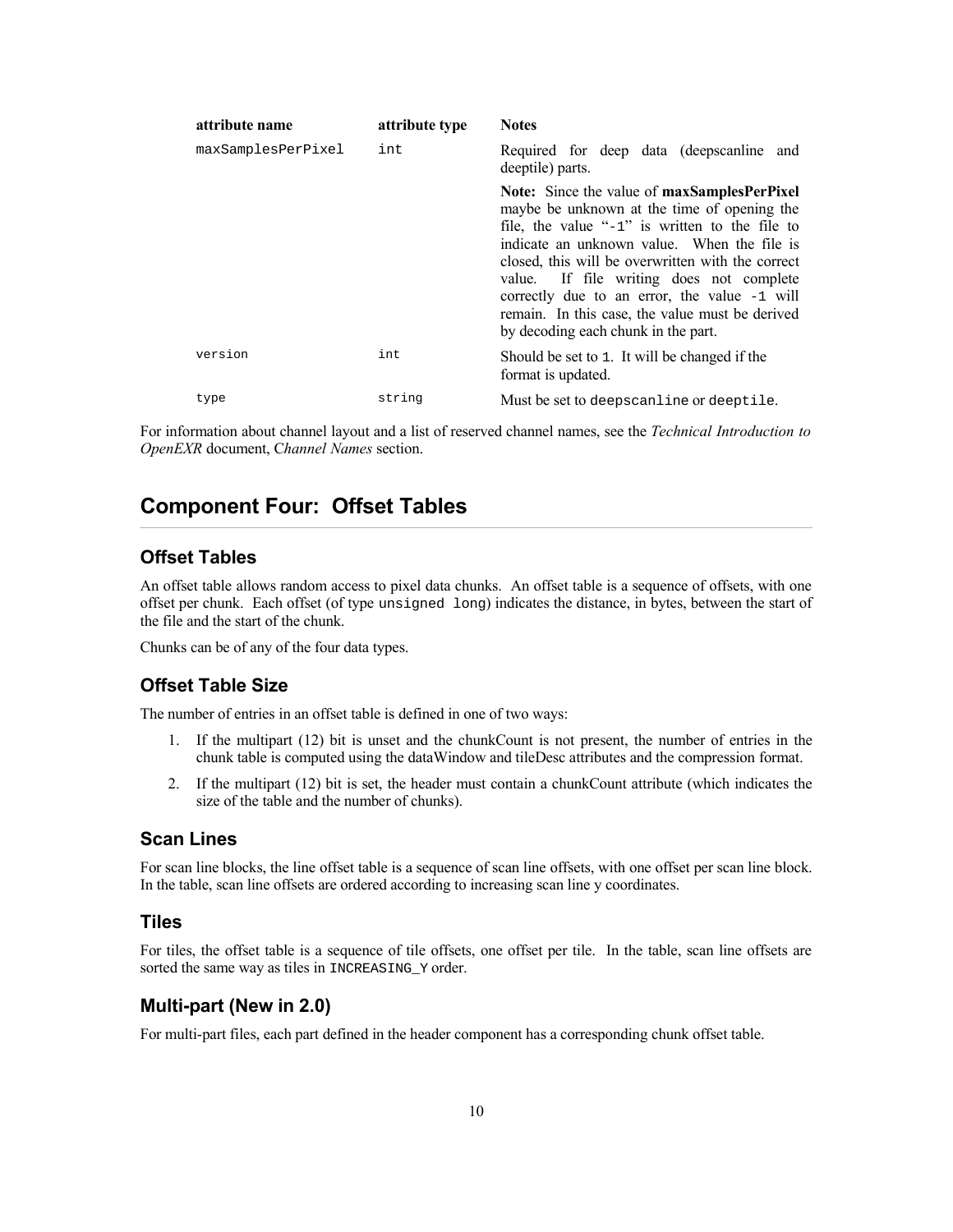## **Component Five: Pixel data**

#### <span id="page-10-0"></span>**Chunk Layout (New in 2.0)**

A "chunk" is a general term for a pixel data block. The scan line and tile images have the same format that they did in OpenEXR 1.7. OpenEXR 2.0 introduces two new types (deep scan line and deep tile).

The layout of each chunk is as follows:

[part number] (if multi-part bit is set)

chunk data

The **part number** (of type unsigned long) is only present in multi-part files. It indicates which part this chunk belongs to. 0 indicates the chunk belongs to the part defined by the first header and the first chunk offset table. The part number is omitted if the multi-part bit (12) is not set (this saves space and enforces backwards compatibility to software which does not support multi-part files).

The **chunk data** is dependent on the type attribute - but (other than the part number) has the same structure as a single-part file of the same format:

| part type      | type attribute     | <b>Notes</b>                                                                                                                                 |
|----------------|--------------------|----------------------------------------------------------------------------------------------------------------------------------------------|
| scan line      | of "scanlineimage" | indicated by a type attribute Each chunk stores a scan line block, with the<br>minimum y coordinate of the scan line(s) within<br>the chunk. |
|                |                    | See Regular scan line image block layout, on<br>page 12.                                                                                     |
| tiled          | of "tiledimage"    | indicated by a type attribute See Regular image tile layout, on page 12.                                                                     |
| deep scan line | of "deepscanline"  | indicated by a type attribute See <i>Deep scan line layout</i> , on page 13.                                                                 |
| deep tile      | of "deeptile"      | indicated by a type attribute See <i>Deep tiled layout</i> , on page 13.                                                                     |

For more information about data types, see page [Error: Reference source not found.](#page-10-1)

### **Regular Scan Line Blocks**

For scan line images and deep scan line images, one or more scan lines may be stored together as a scan line block. The number of scan lines per block depends on how the pixel data are compressed:

<span id="page-10-1"></span>

| compression method      | number of scan lines per block |
|-------------------------|--------------------------------|
| NO COMPRESSION          | 1                              |
| RLE COMPRESSION         | 1                              |
| ZIPS COMPRESSION        | 1                              |
| ZIP COMPRESSION         | 16                             |
| PIZ COMPRESSION         | 32                             |
| PXR24 COMPRESSION       | 16                             |
| <b>B44 COMPRESSION</b>  | 32                             |
| <b>B44A COMPRESSION</b> | 32                             |
|                         |                                |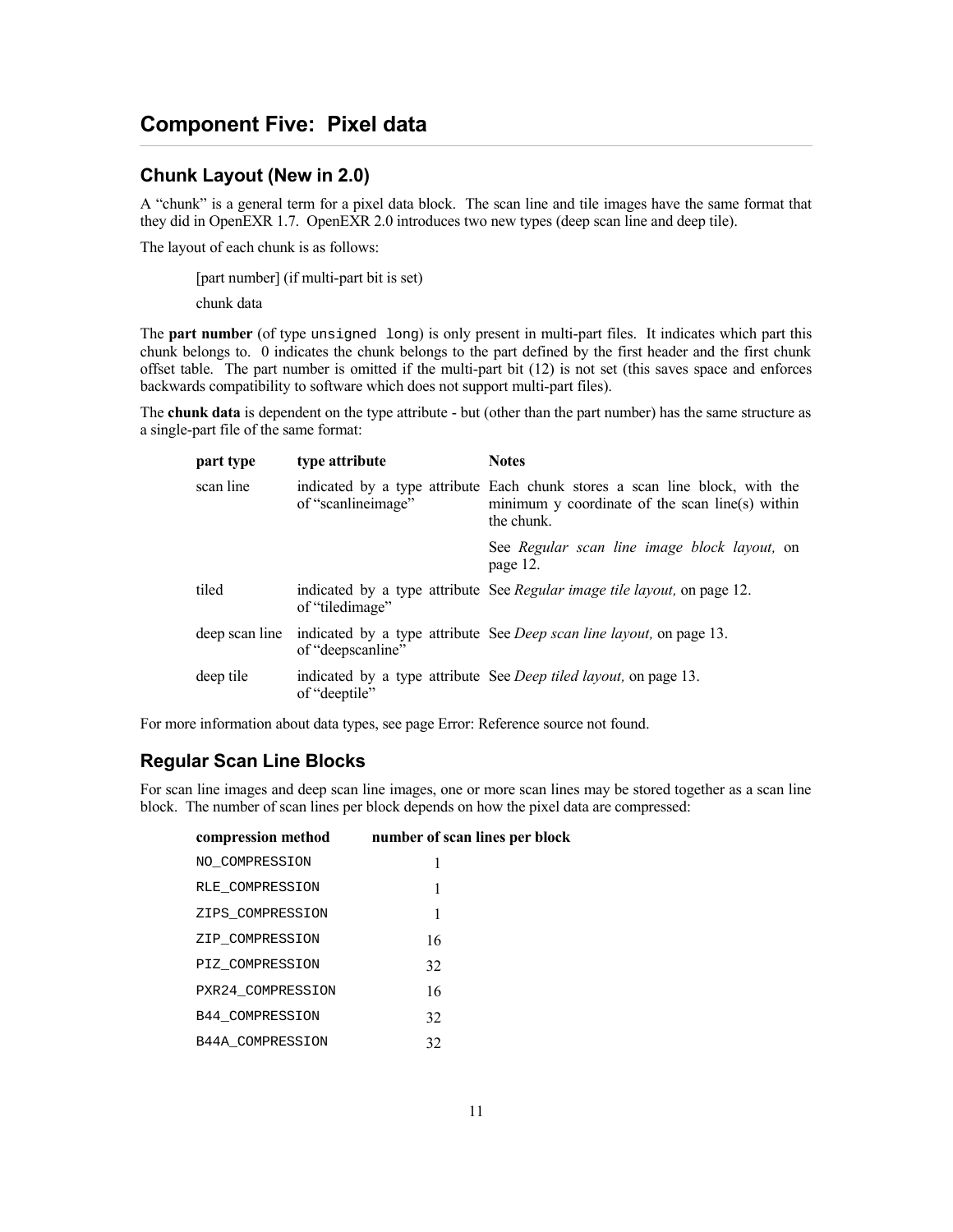Each scan line block has a y coordinate of type int. The block's y coordinate is equal to the pixel space y coordinate of the top scan line in the block. The top scan line block in the image is aligned with the top edge of the data window (that is, the y coordinate of the top scan line block is equal to the data window's minimum y).

If the height of the image's data window is not a multiple of the number of scan lines per block, then the block that contains the bottom scan line contains fewer scan lines than the other blocks.

#### <span id="page-11-1"></span>*Regular scan line image block layout*

The layout of a regular image scan line block is as follows:

[part number] (if multipart bit is set) y coordinate pixel data size pixel data

The **pixel data size**, of type int, indicates the number of bytes occupied by the actual pixel data.

Within the **pixel data**, scan lines are stored top to bottom. Each scan line is contiguous, and within a scan line the data for each channel are contiguous. Channels are stored in alphabetical order, according to channel names. Within a channel, pixels are stored left to right.

#### *Compressed data*

If the file's compression method is NO\_COMPRESSION, then the original, uncompressed pixel data are stored directly in the file. Otherwise, the uncompressed pixels are fed to the appropriate compressor, and either the compressed or the uncompressed data are stored in the file, whichever is smaller.

The layout of the compressed data depends on which compression method was applied. The compressed formats are not described here. For information on the compressed data formats, see the source code for the IlmImf library.

### **Regular ImageTiles**

#### <span id="page-11-0"></span>*Regular image tile layout*

The layout of a regular image tile is as follows:

[part number] (if multi-part bit is set) tile coordinates pixel data size pixel data

The **tile coordinates**, a sequence of four ints (tileX, tileY, levelX, levelY) indicates the tile's position and resolution level. The **pixel data size**, of type int, indicates the number of bytes occupied by the pixel data.

The **pixel data** in a tile are laid out in the same way as in a scan line block, but the length of the scan lines is equal to the width of the tile, and the number of scan lines is equal to the height of the tile.

If the width of a resolution level is not a multiple of the file's tile width, then the tiles at the right edge of that resolution level have shorter scan lines. Similarly, if the height of a resolution level is not a multiple of the file's tile height, then tiles at the bottom edge of the resolution level have fewer scan lines.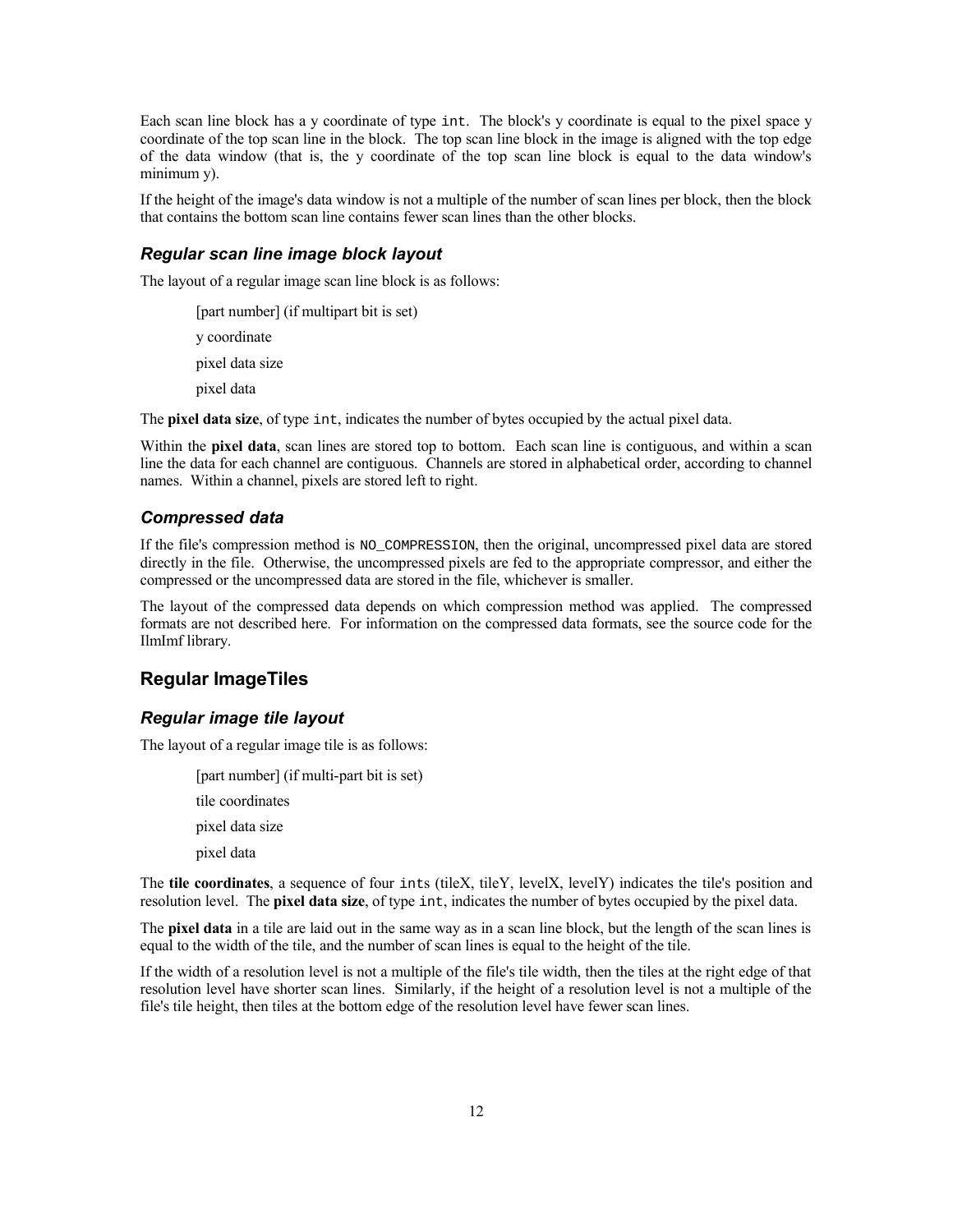#### <span id="page-12-0"></span>**Deep Data (New in 2.0)**

Deep images store an arbitrarily long list of data at each pixel location (each pixel contains a list of samples, and each sample contains a fixed number of channels).

#### <span id="page-12-2"></span>*Deep scan line layout*

Deep scan line images are indicated by a type attribute of "deepscanline". Each chunk of deep scan line data is a single scan line of data. The data in each chunk is laid out as follows:

[part number] (if multipart bit is set) y coordinate packed size of pixel offset table packed size of sample data unpacked size of sample data compressed pixel offset table compressed sample data

The **unpacked size of the sample data** (an unsigned long) is the size of the deep sample data once it is unpacked. It is necessary to specify the unpacked size since the data may be arbitrarily large (so generally cannot otherwise be determined without decompressing the data first).

#### <span id="page-12-1"></span>*Deep tiled layout*

Tiled images are indicated by a type attribute of "deeptile". Each chunk of deep tile data is a single tile. The data in each chunk is laid out as follows:

[part number] (if multipart bit is set)

tile coordinates

packed size of pixel offset table

packed size of sample data

unpacked size of sample data

compressed pixel offset table

compressed sample data

The **unpacked size of the sample data** (an unsigned long) is the size of the deep data once it is unpacked. It is necessary to specify the unpacked size since the data may be arbitrarily large (so generally cannot otherwise be determined without decompressing the data first).

The **pixel offset table** is a list of ints, one for each column within the dataWindow. Each entry *n* in the table indicates the total number of samples required to store the pixel in *n* as well as all pixels to the left of it. Thus, the first samples stored in each channel of the pixel data are for the pixel in column 0, which contains table[1] samples. Each channel contains table[width-1] samples in total.

#### *Unpacked deep data chunks*

When decompressed, the unpacked chunk consists of the channel data stored in a non-interleaved fashion:

pixel sample data for channel 0 pixel sample data for channel 1 pixel sample data for channel ... pixel sample data for channel n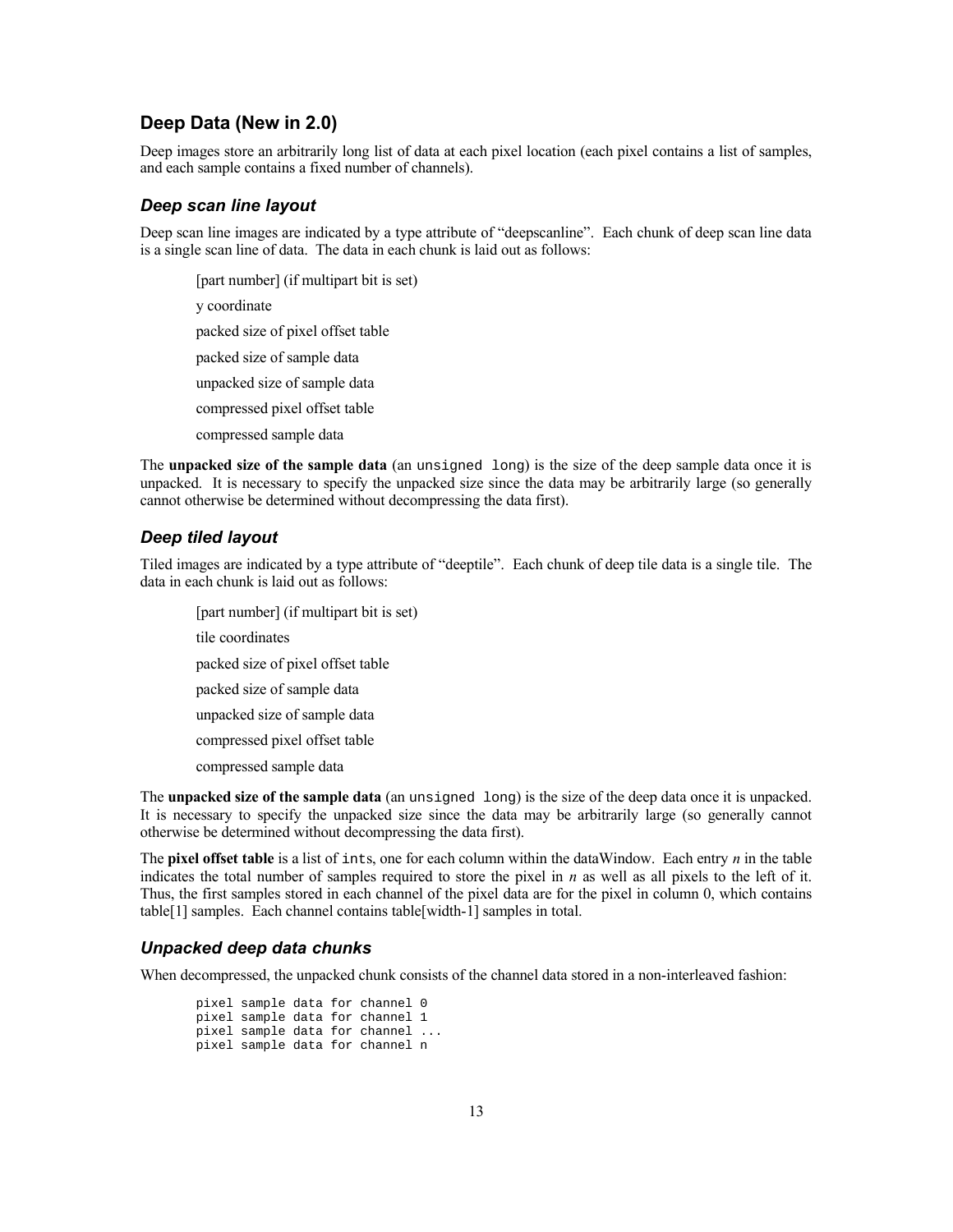**Exception:** For ZIP\_COMPRESSION only there will be up to 16 scanlines in the packed sample data block:

pixel sample data for channel 0 for scanline 0 pixel sample data for channel 1 for scanline 0 pixel sample data for channel ... for scanline 0 pixel sample data for channel n for scanline 0 pixel sample data for channel 0 for scanline 1 pixel sample data for channel 1 for scanline 1 pixel sample data for channel ... for scanline 1 pixel sample data for channel n for scanline 1 ...

#### *Deep data compression*

The following compression schemes are the only ones permitted for deep data:

| compression method | number of scan lines per block |
|--------------------|--------------------------------|
| NO COMPRESSION     |                                |
| RLE COMPRESSION    |                                |
| ZIPS COMPRESSION   |                                |
| ZIP COMPRESSION    | 16                             |

## <span id="page-13-0"></span>**Predefined Attribute Types**

The IlmImf library predefines the following attribute types:

| type name | data                                                                         |                                                                      |  |  |  |  |  |  |  |  |  |  |
|-----------|------------------------------------------------------------------------------|----------------------------------------------------------------------|--|--|--|--|--|--|--|--|--|--|
| box2i     |                                                                              | Four ints: xMin, yMin, xMax, yMax                                    |  |  |  |  |  |  |  |  |  |  |
| box2f     |                                                                              | Four floats: xMin, yMin, xMax, yMax                                  |  |  |  |  |  |  |  |  |  |  |
| chlist    | A sequence of channels followed by a null byte $(0x00)$ .<br>Channel layout: |                                                                      |  |  |  |  |  |  |  |  |  |  |
|           | name                                                                         | zero-terminated string, from 1 to 255 bytes long                     |  |  |  |  |  |  |  |  |  |  |
|           | pixel type                                                                   | int, possible values are:<br>$UINT = 0$<br>$HALF = 1$<br>$FLOAT = 2$ |  |  |  |  |  |  |  |  |  |  |
|           | pLinear                                                                      | unsigned char, possible values are $0$ and $1$                       |  |  |  |  |  |  |  |  |  |  |
|           | reserved                                                                     | three chars, should be zero                                          |  |  |  |  |  |  |  |  |  |  |
|           | xSampling                                                                    | int                                                                  |  |  |  |  |  |  |  |  |  |  |
|           | ySampling                                                                    | int                                                                  |  |  |  |  |  |  |  |  |  |  |

chromaticities Eight floats: redX, redY, greenX, greenY, blueX, blueY, whiteX, whiteY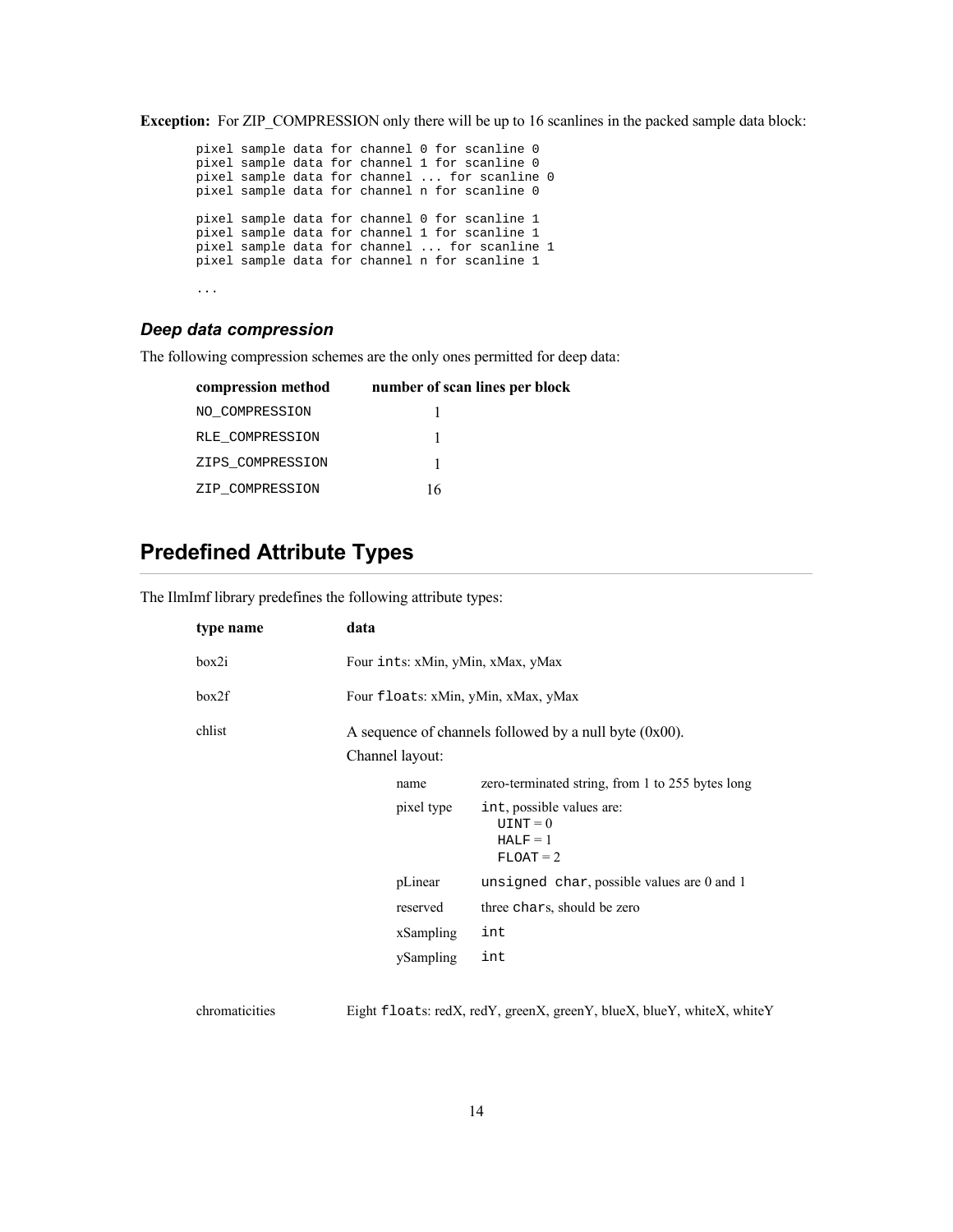| type name        | data                                                                                                                                                                                                                                                              |
|------------------|-------------------------------------------------------------------------------------------------------------------------------------------------------------------------------------------------------------------------------------------------------------------|
| compression      | unsigned char, possible values are<br>NO COMPRESSION $=0$<br>RLE COMPRESSION = $1$<br>ZIPS_COMPRESSION=2<br>ZIP COMPRESSION=3<br>PIZ COMPRESSION=4<br>$PXR24$ COMPRESSION = 5<br>$B44$ COMPRESSION = 6<br>B44A COMPRESSION=7                                      |
| double           | double                                                                                                                                                                                                                                                            |
| envmap           | unsigned char, possible values are:<br>$ENVMAP\_LATLONG = 0$<br>ENVMAP CUBE = $1$                                                                                                                                                                                 |
| float            | float                                                                                                                                                                                                                                                             |
| ınt              | int                                                                                                                                                                                                                                                               |
| keycode          | Seven ints: filmMfcCode, filmType, prefix, count, perfOffset, perfsPerFrame,<br>perfsPerCount                                                                                                                                                                     |
| lineOrder        | unsigned char, possible values are:<br>INCREASING $Y = 0$<br>DECREASING $Y = 1$<br>RANDOM $Y = 2$                                                                                                                                                                 |
| m <sub>33f</sub> | 9 floats                                                                                                                                                                                                                                                          |
| m44f             | $16$ floats                                                                                                                                                                                                                                                       |
| preview          | Two unsigned ints, width and height, followed by 4xwidthxheight<br>unsigned chars of pixel data.<br>Scan lines are stored top to bottom; within a scan line pixels are stored from left<br>to right. A pixel consists of four unsigned chars, R, G, B, A.         |
| rational         | An int, followed by an unsigned int.                                                                                                                                                                                                                              |
| string           | String length, of type int, followed by a sequence of chars.                                                                                                                                                                                                      |
| stringvector     | A sequence of zero or more text strings. Each string is represented as a string<br>length, of type int, followed by a sequence of chars. The number of strings<br>can be inferred from the total attribute size (see the Attribute Layout section, on<br>page 8). |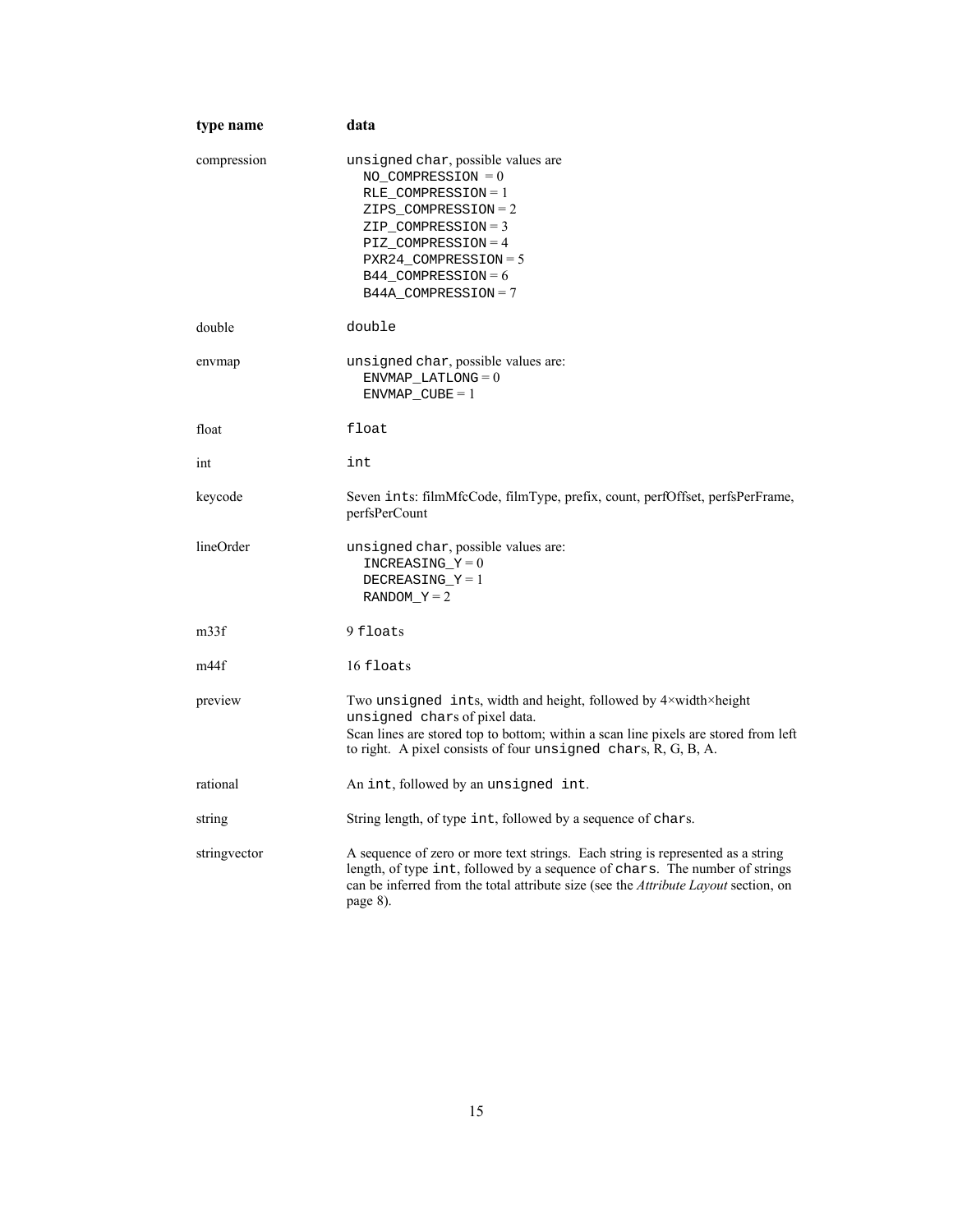| type name | data                                                                                            |
|-----------|-------------------------------------------------------------------------------------------------|
| tiledesc  | Two unsigned ints: xSize, ySize, followed by mode, of type unsigned<br>char, where              |
|           | $mode = levelMode + roundingMode \times 16$                                                     |
|           | Possible values for levelMode:<br>ONE LEVEL $= 0$<br>$MIPMAP$ LEVELS = 1<br>$RIPMAP_LEVELS = 2$ |
|           | Possible values for rounding Mode:<br>ROUND DOWN $= 0$<br>$ROUND_UP = 1$                        |
| timecode  | Two unsigned ints: timeAndFlags, userData.                                                      |
| v2i       | Two ints                                                                                        |
| v2f       | Two floats                                                                                      |
| v3i       | Three ints.                                                                                     |
| v3f       | Three floats.                                                                                   |

# **Sample File**

The following is an annotated byte-by-byte listing of a complete OpenEXR file. The file contains a scan-line based image with four by three pixels. The image has two channels: G, of type HALF, and Z, of type FLOAT. The pixel data are not compressed. The entire file is 415 bytes long.

The first line of text in each of the gray boxes below lists up to 16 bytes of the file in hexadecimal notation. The second line in each box shows how the bytes are grouped into integers, floating-point numbers and text strings. The third and fourth lines indicate how those basic objects form compound objects such as attributes or the line offset table.

| 76             | 2f             | 31       | 01            | 02 | 00             | 00 | 00 <sup>o</sup> | 63           | 68              | 61             | 6e             | 6e | 65              | 6c          | 73 |
|----------------|----------------|----------|---------------|----|----------------|----|-----------------|--------------|-----------------|----------------|----------------|----|-----------------|-------------|----|
|                |                | 20000630 |               |    | 2              |    |                 | $\mathtt{C}$ | h               | $\alpha$       | n              | n  | e               | $\Delta$    | S  |
| magic number   |                |          |               |    | version, flags |    |                 |              | attribute name  |                |                |    |                 |             |    |
|                |                |          |               |    |                |    |                 |              | start of header |                |                |    |                 |             |    |
|                |                |          |               |    |                |    |                 |              |                 |                |                |    |                 |             |    |
| 0 <sub>0</sub> | 63             | 68       | 6c            | 69 | 73             | 74 | 0 <sup>0</sup>  | 25           | 0 <sup>0</sup>  | 0 <sup>0</sup> | 0 <sup>0</sup> | 47 | 0 <sup>0</sup>  | 01          | 00 |
| $\setminus 0$  | $\mathbf C$    | h        | $\mathcal{L}$ | i  | $\mathbf{s}$   | t  | $\setminus 0$   |              | 37              |                |                | G  | $\setminus 0$   | <b>HALF</b> |    |
|                | attribute type |          |               |    |                |    |                 |              | attribute size  |                |                |    | attribute value |             |    |
|                |                |          |               |    |                |    |                 |              |                 |                |                |    |                 |             |    |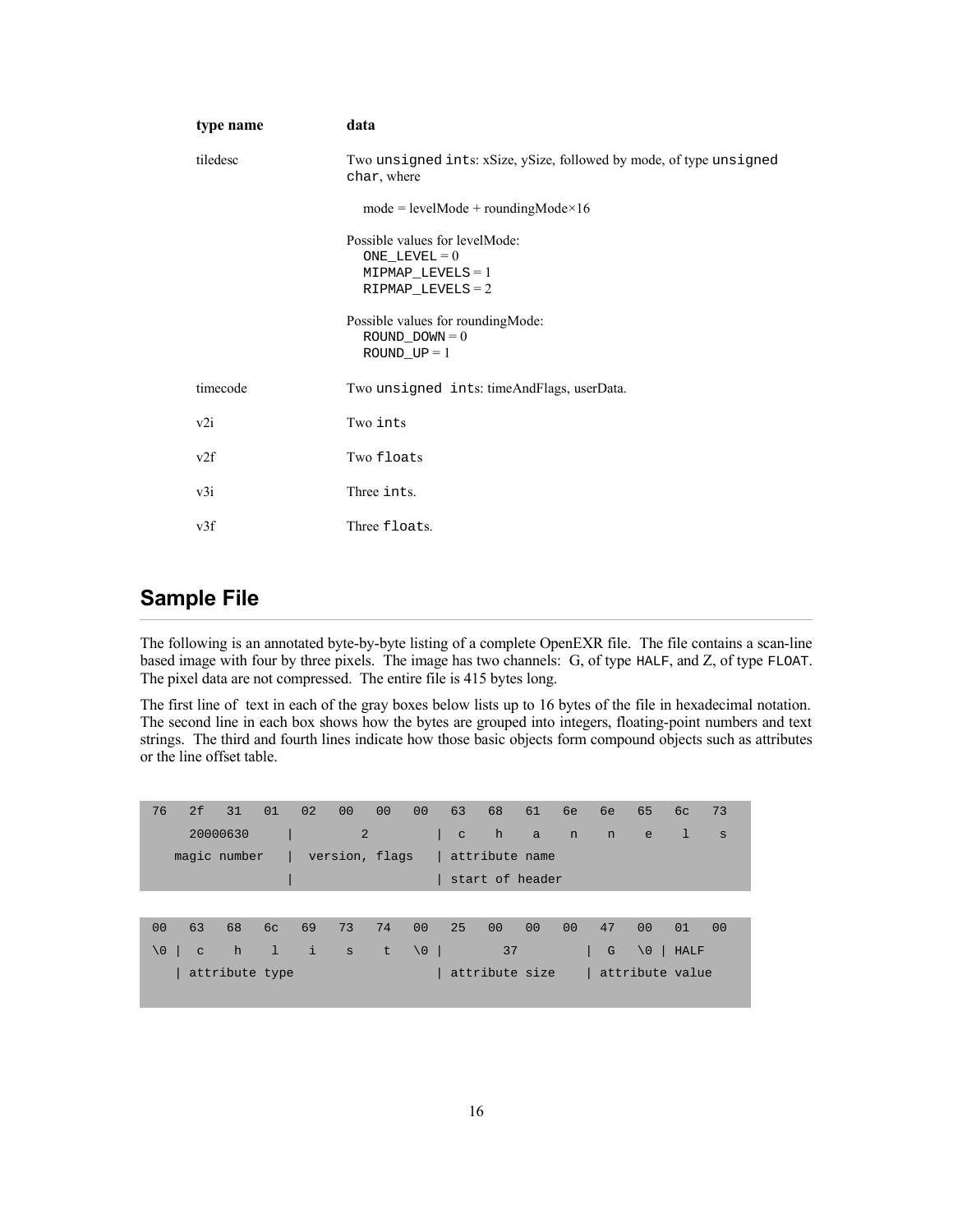00 00 00 00 00 00 01 00 00 00 01 00 00 00 5a 00 | 0 | 0 | 1 | 1 | Z \0 |

 02 00 00 00 00 00 00 00 01 00 00 00 01 00 00 00 FLOAT | 0 | 0 | 1 | 1 | |

 00 63 6f 6d 70 72 65 73 73 69 6f 6e 00 63 6f 6d  $\setminus 0$  | c o m p r e s s i o n  $\setminus 0$  | c o m | attribute name | attribute type | attribute type

 70 72 65 73 73 69 6f 6e 00 01 00 00 00 00 64 61 p r e s s i o n  $\setminus 0$  | 1 | NONE| d a | attribute size | value|

 74 61 57 69 6e 64 6f 77 00 62 6f 78 32 69 00 10 t a W i n d o w  $\vert$  ( ) b o x 2 i  $\vert$  ( ) attribute name  $|$  attribute type  $|$ 

 00 00 00 00 00 00 00 00 00 00 00 03 00 00 00 02 16 | 0 | 0 | 3 | attribute size| attribute value

 00 00 00 64 69 73 70 6c 61 79 57 69 6e 64 6f 77 2 | d i s p l a y W i n d o w | attribute name

 00 62 6f 78 32 69 00 10 00 00 00 00 00 00 00 00 \0 | b o x 2 i \0 | 16 | 0 | | attribute type | attribute size | attribute value

00 00 00 03 00 00 00 02 00 00 00 6c 69 6e 65 4f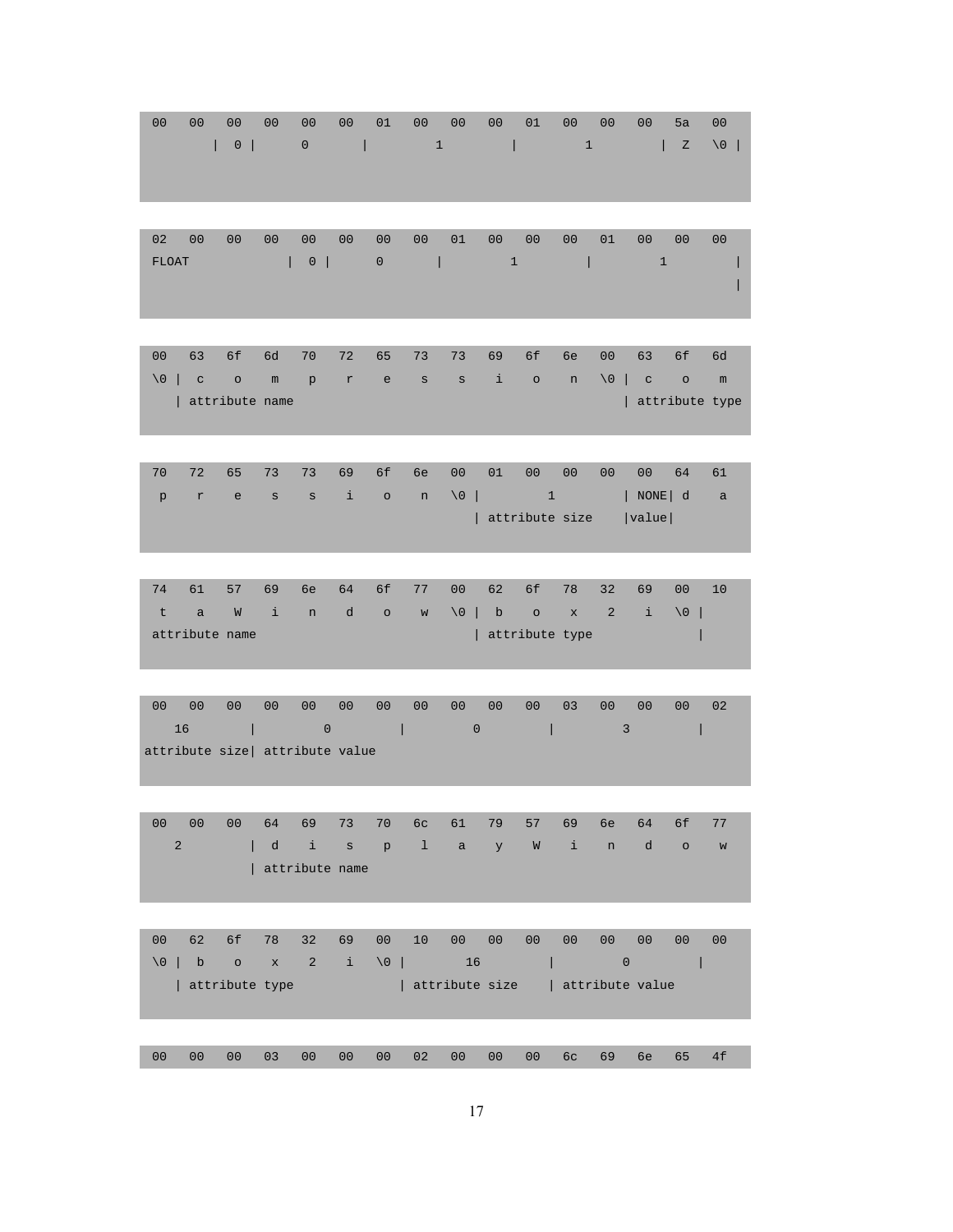| $\overline{0}$ |    |    |    | 3                         |    |    |   | $\overline{2}$ |  |                 | $\mathbf{1}$ | i   | n              | e               | $\circ$ |
|----------------|----|----|----|---------------------------|----|----|---|----------------|--|-----------------|--------------|-----|----------------|-----------------|---------|
|                |    |    |    |                           |    |    |   |                |  |                 |              |     | attribute name |                 |         |
|                |    |    |    |                           |    |    |   |                |  |                 |              |     |                |                 |         |
| 72             | 64 | 65 | 72 | 00                        | 6c | 69 |   | 6e 65 4f       |  | 72 <sub>7</sub> | 64           | 65  | 72             | 00 <sub>o</sub> | - 01    |
| r              | d  |    |    | $e$ r $\vert 0 \vert$ l i |    |    | n | $e$ 0          |  | r d             |              | e e | r              | $\setminus 0$   |         |
| attribute type |    |    |    |                           |    |    |   |                |  |                 |              |     |                |                 |         |

 00 00 00 00 70 69 78 65 6c 41 73 70 65 63 74 52 1 |INCY | p i x e l A s p e c t R attribute size|value| attribute name

 61 74 69 6f 00 66 6c 6f 61 74 00 04 00 00 00 00 a t i o  $\backslash0$  | f 1 o a t  $\backslash0$  | 4 | | attribute type | attribute size |

 00 80 3f 73 63 72 65 65 6e 57 69 6e 64 6f 77 43 1.0 | s c r e e n W i n d o w C attribute value| attribute name

 65 6e 74 65 72 00 76 32 66 00 08 00 00 00 00 00 e n t e r \0 | v 2 f \0 | 8 | | attribute type | attribute size |

|                 |  |  |  |  | 00 00 00 00 00 00 73 63 72 65 65 6e 57 69 6e 64 |                |  |  |  |  |
|-----------------|--|--|--|--|-------------------------------------------------|----------------|--|--|--|--|
|                 |  |  |  |  | 0.0   0.0   screen Wind                         |                |  |  |  |  |
| attribute value |  |  |  |  |                                                 | attribute name |  |  |  |  |

|         | 6f 77 57 |  |  |                                                     |                |  | 00 <sup>o</sup> | 00 |
|---------|----------|--|--|-----------------------------------------------------|----------------|--|-----------------|----|
| $\circ$ |          |  |  | w W i d t h $\setminus 0$   f l o a t $\setminus 0$ |                |  |                 |    |
|         |          |  |  |                                                     | attribute type |  |                 |    |

| 00 00 00 00 80 3f 00 3f 01 00 00 00 00 00 00 5f |  |  |  |  |     |  |  |  |  |
|-------------------------------------------------|--|--|--|--|-----|--|--|--|--|
|                                                 |  |  |  |  | 319 |  |  |  |  |